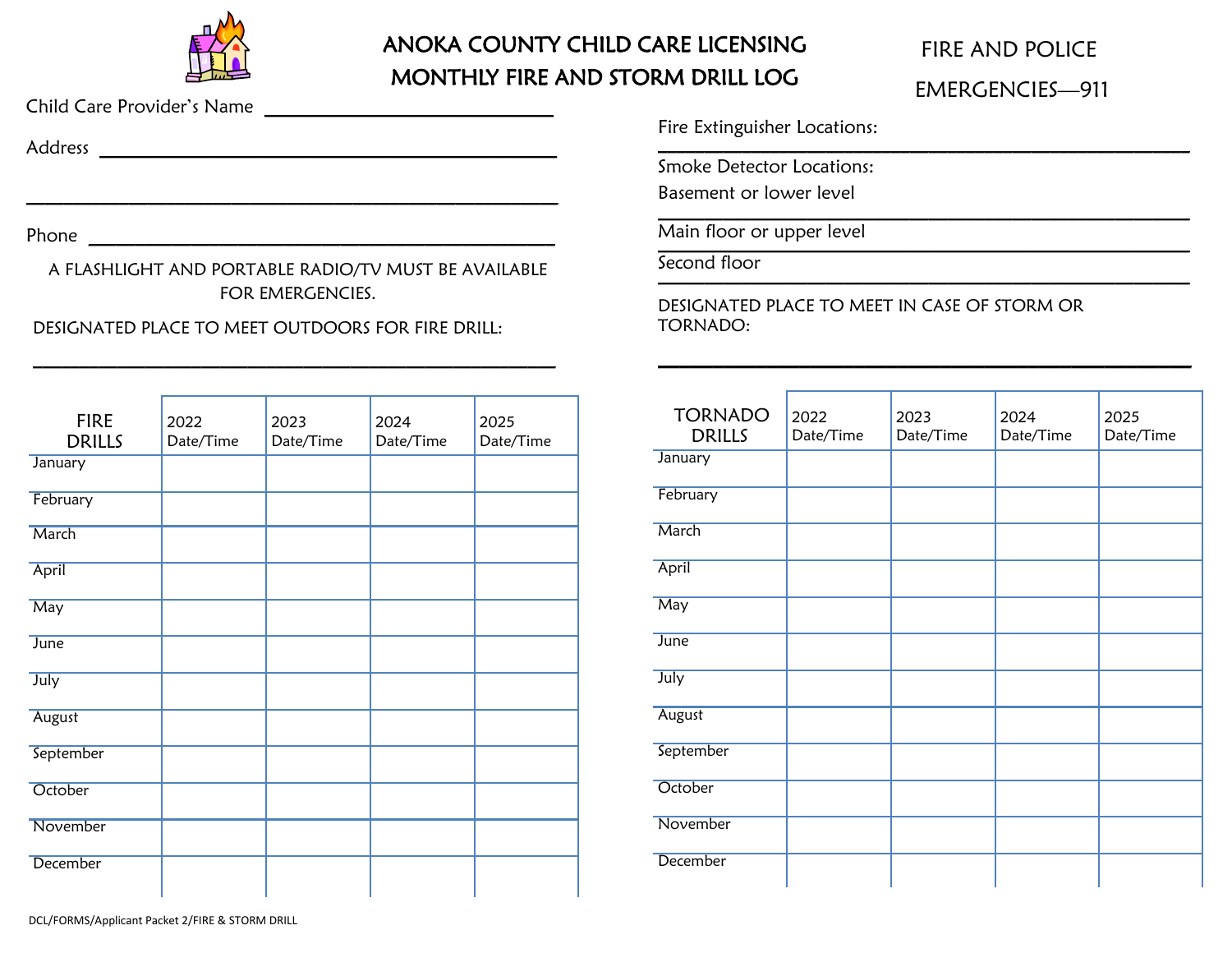Fire and police emergencies

Designate a place to meet outdoors for roll call:

# **Floor and Escape Plan**

Use this grid to draw a floor plan. Show the whole house with two exits from each room. In buildings with three or more dwelling units, enclosed exit stairs must be indicated.

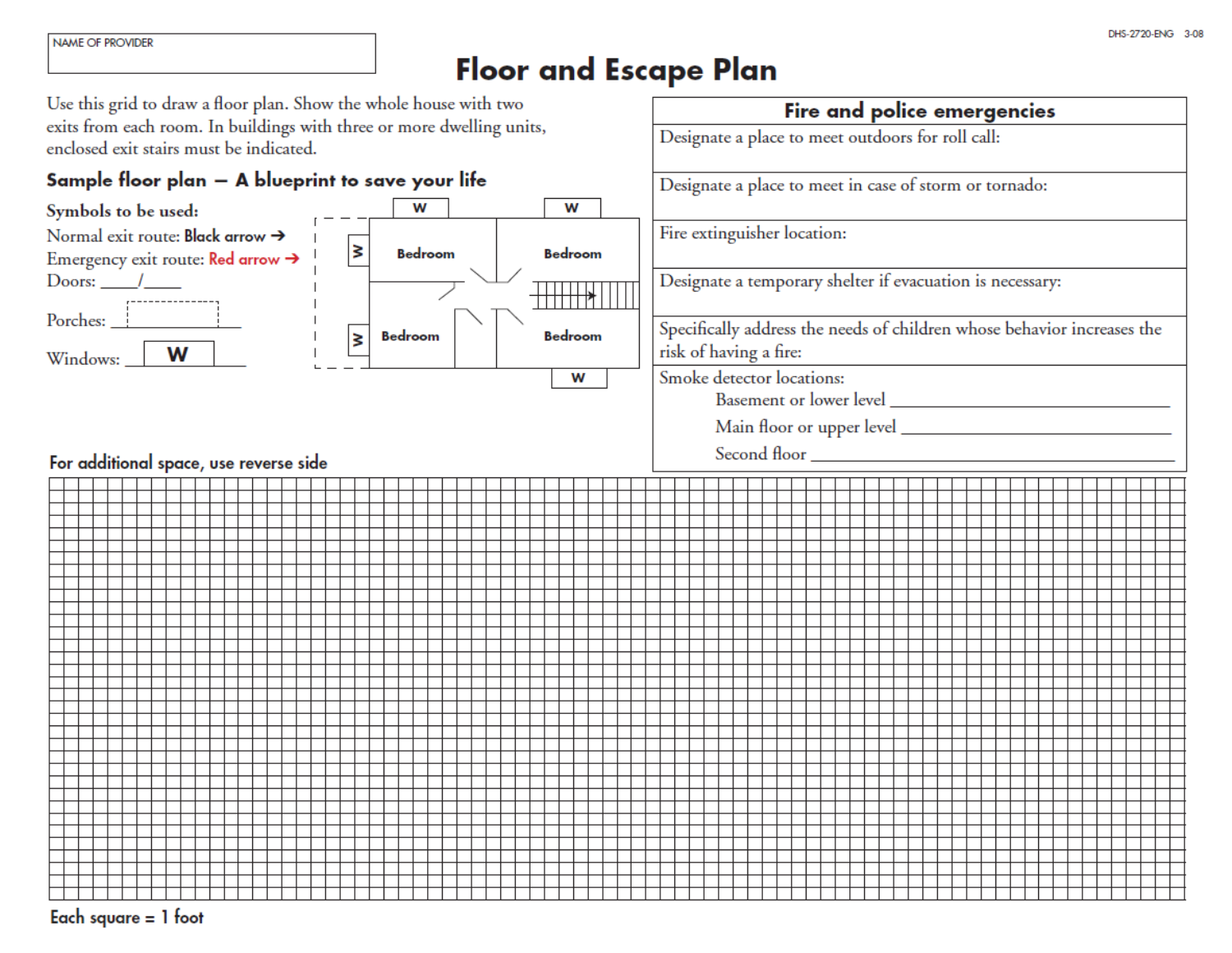| I.     |  |  |  |  |  |  |  |  |  |  |  |  |  |  |  |  |  |  |  |  |  |  |
|--------|--|--|--|--|--|--|--|--|--|--|--|--|--|--|--|--|--|--|--|--|--|--|
|        |  |  |  |  |  |  |  |  |  |  |  |  |  |  |  |  |  |  |  |  |  |  |
|        |  |  |  |  |  |  |  |  |  |  |  |  |  |  |  |  |  |  |  |  |  |  |
|        |  |  |  |  |  |  |  |  |  |  |  |  |  |  |  |  |  |  |  |  |  |  |
|        |  |  |  |  |  |  |  |  |  |  |  |  |  |  |  |  |  |  |  |  |  |  |
|        |  |  |  |  |  |  |  |  |  |  |  |  |  |  |  |  |  |  |  |  |  |  |
|        |  |  |  |  |  |  |  |  |  |  |  |  |  |  |  |  |  |  |  |  |  |  |
|        |  |  |  |  |  |  |  |  |  |  |  |  |  |  |  |  |  |  |  |  |  |  |
|        |  |  |  |  |  |  |  |  |  |  |  |  |  |  |  |  |  |  |  |  |  |  |
|        |  |  |  |  |  |  |  |  |  |  |  |  |  |  |  |  |  |  |  |  |  |  |
|        |  |  |  |  |  |  |  |  |  |  |  |  |  |  |  |  |  |  |  |  |  |  |
|        |  |  |  |  |  |  |  |  |  |  |  |  |  |  |  |  |  |  |  |  |  |  |
|        |  |  |  |  |  |  |  |  |  |  |  |  |  |  |  |  |  |  |  |  |  |  |
|        |  |  |  |  |  |  |  |  |  |  |  |  |  |  |  |  |  |  |  |  |  |  |
|        |  |  |  |  |  |  |  |  |  |  |  |  |  |  |  |  |  |  |  |  |  |  |
|        |  |  |  |  |  |  |  |  |  |  |  |  |  |  |  |  |  |  |  |  |  |  |
|        |  |  |  |  |  |  |  |  |  |  |  |  |  |  |  |  |  |  |  |  |  |  |
|        |  |  |  |  |  |  |  |  |  |  |  |  |  |  |  |  |  |  |  |  |  |  |
|        |  |  |  |  |  |  |  |  |  |  |  |  |  |  |  |  |  |  |  |  |  |  |
|        |  |  |  |  |  |  |  |  |  |  |  |  |  |  |  |  |  |  |  |  |  |  |
|        |  |  |  |  |  |  |  |  |  |  |  |  |  |  |  |  |  |  |  |  |  |  |
|        |  |  |  |  |  |  |  |  |  |  |  |  |  |  |  |  |  |  |  |  |  |  |
|        |  |  |  |  |  |  |  |  |  |  |  |  |  |  |  |  |  |  |  |  |  |  |
|        |  |  |  |  |  |  |  |  |  |  |  |  |  |  |  |  |  |  |  |  |  |  |
|        |  |  |  |  |  |  |  |  |  |  |  |  |  |  |  |  |  |  |  |  |  |  |
|        |  |  |  |  |  |  |  |  |  |  |  |  |  |  |  |  |  |  |  |  |  |  |
|        |  |  |  |  |  |  |  |  |  |  |  |  |  |  |  |  |  |  |  |  |  |  |
|        |  |  |  |  |  |  |  |  |  |  |  |  |  |  |  |  |  |  |  |  |  |  |
|        |  |  |  |  |  |  |  |  |  |  |  |  |  |  |  |  |  |  |  |  |  |  |
|        |  |  |  |  |  |  |  |  |  |  |  |  |  |  |  |  |  |  |  |  |  |  |
|        |  |  |  |  |  |  |  |  |  |  |  |  |  |  |  |  |  |  |  |  |  |  |
|        |  |  |  |  |  |  |  |  |  |  |  |  |  |  |  |  |  |  |  |  |  |  |
|        |  |  |  |  |  |  |  |  |  |  |  |  |  |  |  |  |  |  |  |  |  |  |
|        |  |  |  |  |  |  |  |  |  |  |  |  |  |  |  |  |  |  |  |  |  |  |
|        |  |  |  |  |  |  |  |  |  |  |  |  |  |  |  |  |  |  |  |  |  |  |
|        |  |  |  |  |  |  |  |  |  |  |  |  |  |  |  |  |  |  |  |  |  |  |
|        |  |  |  |  |  |  |  |  |  |  |  |  |  |  |  |  |  |  |  |  |  |  |
|        |  |  |  |  |  |  |  |  |  |  |  |  |  |  |  |  |  |  |  |  |  |  |
|        |  |  |  |  |  |  |  |  |  |  |  |  |  |  |  |  |  |  |  |  |  |  |
|        |  |  |  |  |  |  |  |  |  |  |  |  |  |  |  |  |  |  |  |  |  |  |
|        |  |  |  |  |  |  |  |  |  |  |  |  |  |  |  |  |  |  |  |  |  |  |
|        |  |  |  |  |  |  |  |  |  |  |  |  |  |  |  |  |  |  |  |  |  |  |
|        |  |  |  |  |  |  |  |  |  |  |  |  |  |  |  |  |  |  |  |  |  |  |
|        |  |  |  |  |  |  |  |  |  |  |  |  |  |  |  |  |  |  |  |  |  |  |
|        |  |  |  |  |  |  |  |  |  |  |  |  |  |  |  |  |  |  |  |  |  |  |
|        |  |  |  |  |  |  |  |  |  |  |  |  |  |  |  |  |  |  |  |  |  |  |
|        |  |  |  |  |  |  |  |  |  |  |  |  |  |  |  |  |  |  |  |  |  |  |
|        |  |  |  |  |  |  |  |  |  |  |  |  |  |  |  |  |  |  |  |  |  |  |
|        |  |  |  |  |  |  |  |  |  |  |  |  |  |  |  |  |  |  |  |  |  |  |
|        |  |  |  |  |  |  |  |  |  |  |  |  |  |  |  |  |  |  |  |  |  |  |
|        |  |  |  |  |  |  |  |  |  |  |  |  |  |  |  |  |  |  |  |  |  |  |
|        |  |  |  |  |  |  |  |  |  |  |  |  |  |  |  |  |  |  |  |  |  |  |
|        |  |  |  |  |  |  |  |  |  |  |  |  |  |  |  |  |  |  |  |  |  |  |
|        |  |  |  |  |  |  |  |  |  |  |  |  |  |  |  |  |  |  |  |  |  |  |
|        |  |  |  |  |  |  |  |  |  |  |  |  |  |  |  |  |  |  |  |  |  |  |
|        |  |  |  |  |  |  |  |  |  |  |  |  |  |  |  |  |  |  |  |  |  |  |
|        |  |  |  |  |  |  |  |  |  |  |  |  |  |  |  |  |  |  |  |  |  |  |
|        |  |  |  |  |  |  |  |  |  |  |  |  |  |  |  |  |  |  |  |  |  |  |
|        |  |  |  |  |  |  |  |  |  |  |  |  |  |  |  |  |  |  |  |  |  |  |
|        |  |  |  |  |  |  |  |  |  |  |  |  |  |  |  |  |  |  |  |  |  |  |
|        |  |  |  |  |  |  |  |  |  |  |  |  |  |  |  |  |  |  |  |  |  |  |
|        |  |  |  |  |  |  |  |  |  |  |  |  |  |  |  |  |  |  |  |  |  |  |
|        |  |  |  |  |  |  |  |  |  |  |  |  |  |  |  |  |  |  |  |  |  |  |
|        |  |  |  |  |  |  |  |  |  |  |  |  |  |  |  |  |  |  |  |  |  |  |
| Г      |  |  |  |  |  |  |  |  |  |  |  |  |  |  |  |  |  |  |  |  |  |  |
|        |  |  |  |  |  |  |  |  |  |  |  |  |  |  |  |  |  |  |  |  |  |  |
| П      |  |  |  |  |  |  |  |  |  |  |  |  |  |  |  |  |  |  |  |  |  |  |
| П      |  |  |  |  |  |  |  |  |  |  |  |  |  |  |  |  |  |  |  |  |  |  |
| Г      |  |  |  |  |  |  |  |  |  |  |  |  |  |  |  |  |  |  |  |  |  |  |
|        |  |  |  |  |  |  |  |  |  |  |  |  |  |  |  |  |  |  |  |  |  |  |
| П      |  |  |  |  |  |  |  |  |  |  |  |  |  |  |  |  |  |  |  |  |  |  |
| П      |  |  |  |  |  |  |  |  |  |  |  |  |  |  |  |  |  |  |  |  |  |  |
| $\Box$ |  |  |  |  |  |  |  |  |  |  |  |  |  |  |  |  |  |  |  |  |  |  |
|        |  |  |  |  |  |  |  |  |  |  |  |  |  |  |  |  |  |  |  |  |  |  |

Each square = foot